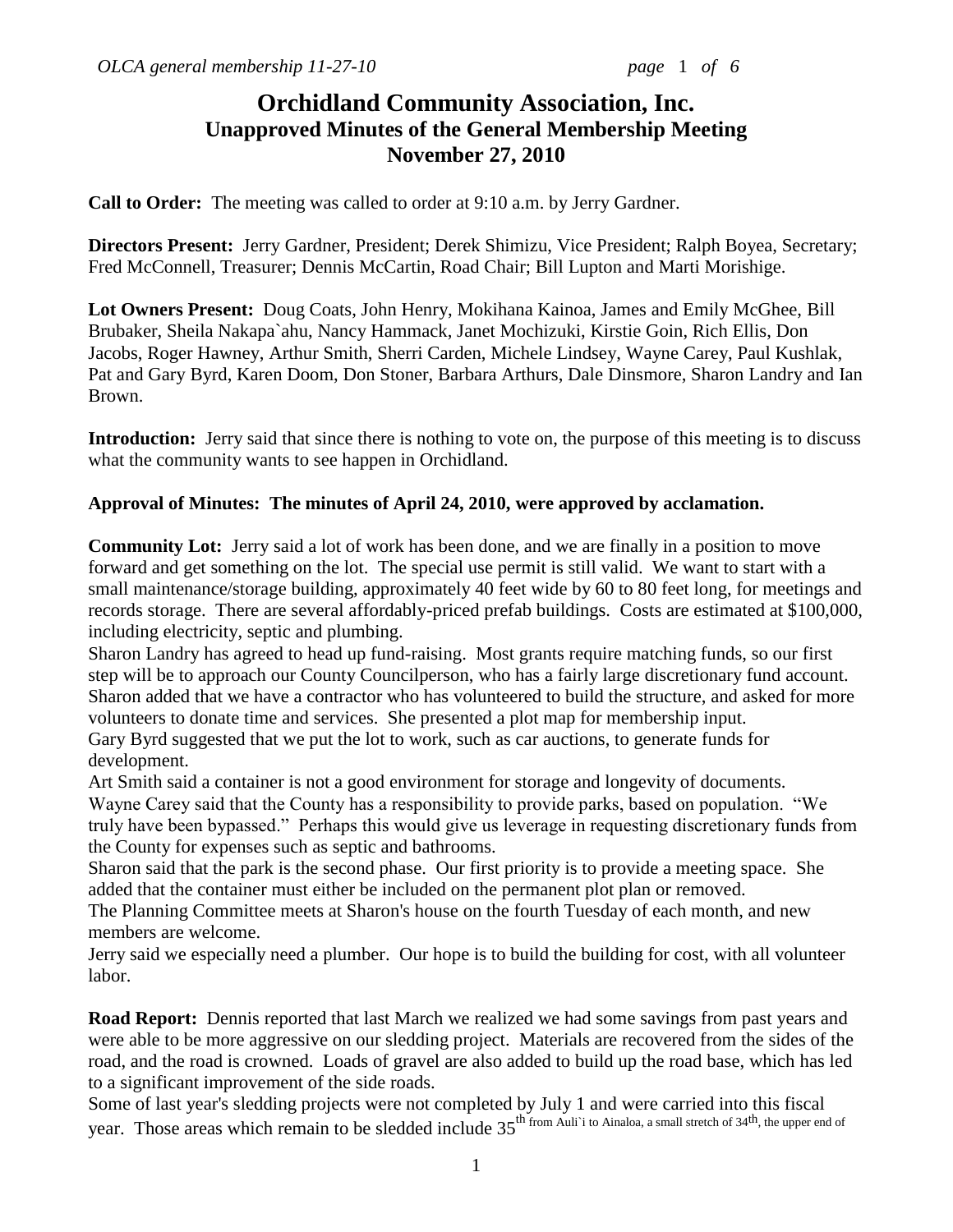#### *OLCA general membership 11-27-10 page* 2 *of 6*

Orchidland Dr., and the problem area at 37th near Ainaloa.

On the main roads, last year the washout at 39<sup>th</sup> and Pohaku Dr. was concreted so it is now much safer, and 37<sup>th</sup> and Pohaku Dr. was also repaired. 35<sup>th</sup> and Pohaku Place is scheduled for coldpatch paving, and materials have been added to the washout ara on 35<sup>th</sup>. Eventually that area will also have to be repaved.

As the road crew sleds the side roads, they are clearing and adding drains. Swales are needed on the paved main roads where the shoulders are higher than the road, causing water to drain onto the road instead of off of it.

The RMC's intent has been to spend as much money as possible to improve the roads, so that they withstand the winter rains. Once the Community Lot has been cleared, we will bring in calcium carbonate for a binding agent, which will help hold material on the roads.

Dennis said that \$66,000 was spent this fiscal year on the roads. Another \$15,000 has been set aside for an emergency fund. Most of this year's road funds have already been spent, and the Board has identified another \$10,000 in costs. The current MRMA compliance rate is only at 55%. "We need \$150,000 per year to really maintain the roads."

Art Smith said that a neighbor's new driveway is above the level of the road. He asked him to fill in around the driveway to avoid a hazard. He asked the Board to publish the existing road standards more frequently, and added that junk trees are invading 40<sup>th</sup> Ave. He asked the Board to remove and/or encourage lot owners to remove junk trees that encroach on the roads.

Don Stoner said that also on 40<sup>th</sup> Ave., his driveway was level with the road, but the maintenance crew dug it out about 6 inches, causing it to crack. High water is now a real problem because of the lowering of the road.

Dennis said that Ilima is next on the paving rotation, followed by the unpaved section of Pohaku Dr. and 40<sup>th</sup> Ave. going toward Ola'a. The upper ends of Laniuma, Orchidland and Auli'i also are still unpaved. A volunteer project on 40<sup>th</sup> put down about 10 loads of cinder between Orchidland Dr. and Laniuma St., which made a significant difference.

Art said that the original intent of the paving plan was to pave within a half mile of anyone's property, and the unpaved spur of 40<sup>th</sup> to Pualani leaves lot owners at the bottom of Pualani more than ½ mile from a paved road.

Dale Dinsmore said asked about the lakes on 37th. Dennis said the end near Ainaloa is on the "to-do" list. Dale said the other end is not as bad, but is "too deep for my car."

Roger Hawney said his concern is the completion of paving Pohaku Dr. to  $40<sup>th</sup>$ , which is being used as a shortcut. "Once we pave that last section of road, it's going to be the Kea`au bypass. Hundreds, if not thousands, of cars will be coming through there, which we will be paying to maintain." Dennis said that speed bumps may be the answer to slow traffic down. Even on the smaller roads, people are driving 40 miles per hour, and on the main roads they are driving 55 to 60 miles per hour. "I think it's time to approach the County to find out the requirements for speed bumps or speed humps."

Jerry said that Friends of Puna's Future has been working diligently to change the way road taxes are distributed. Taxes are paid on every gallon of gas, and are distributed to the County to maintain the roads. The County counts the private subdivision roads, but does not distribute those tax monies to the subdivisions. FoPF has supported a proposal to allow subdivisions to apply for a share of those funds. Jerry encouraged owners to pay attention to the process. "It's going to be a battle, but it's one we can win."

Art said speed limit signs are needed at the entrance roads, and the speed limits must be realistic or people will not pay attention to them. Wayne Carey commented that in 33 years, Dennis is "probably as good a Road Chair as this Association has ever had."

**Finances:** Fred stated that the fund balances as of November 24 were:

Administrative Fund\$12,375.46 Capital Fund\$19,688.77 Community Lot Fund\$ 3,918.94 Paving Fund\$91,618.59 Road Maintenance Fund\$ 7,968.59 Emergency Relief Fund\$15,050.11 Legal Defense Fund\$82,911.25 General Fund\$46,066.64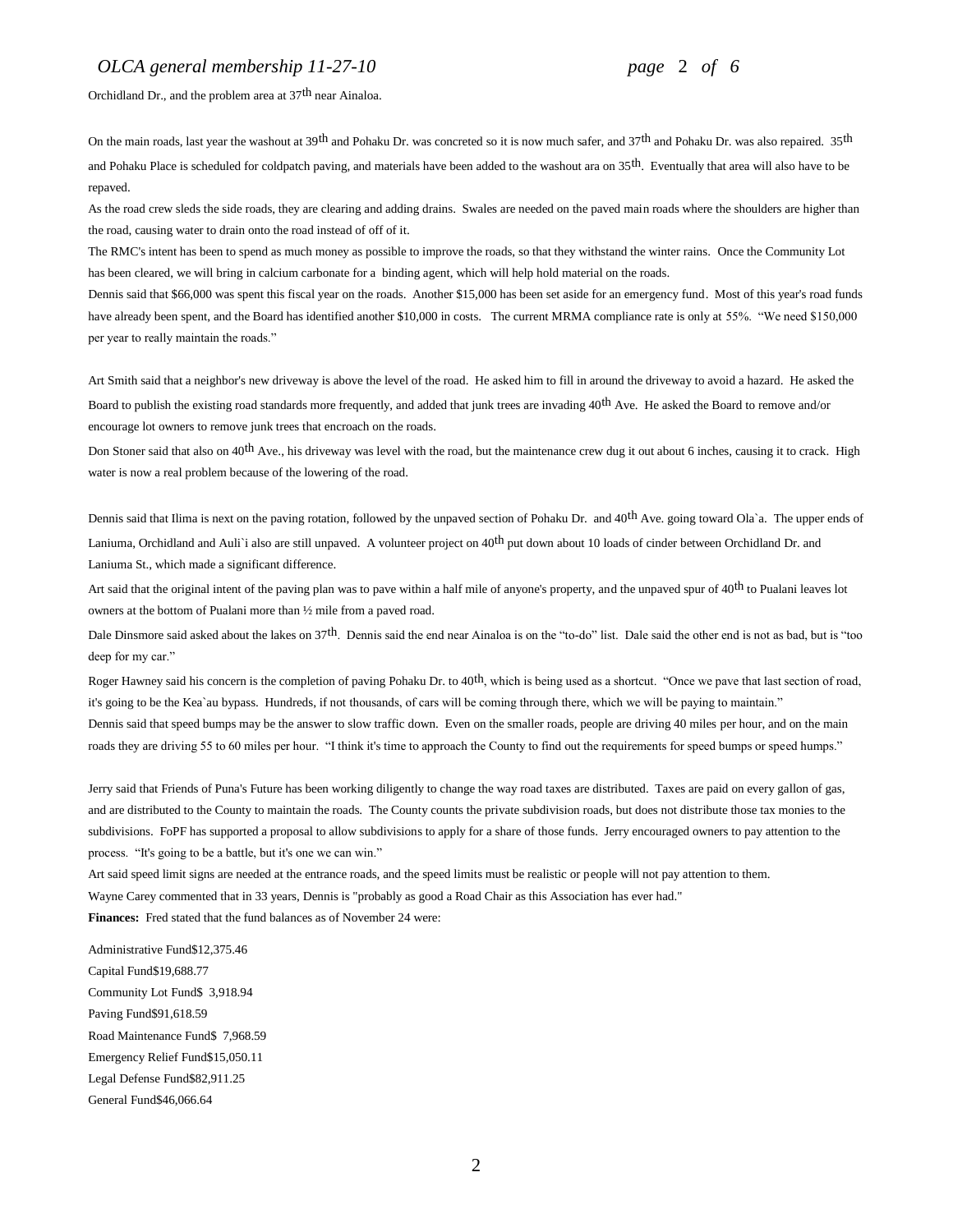#### *OLCA general membership 11-27-10 page* 3 *of 6*

Fred said the General Fund includes another \$31,000 budgeted for the Administrative Fund, if needed.

Jerry said the Board is considering ways to cut administrative costs.

Wayne Carey suggested that money from the Capital Fund be used for road maintenance, instead of reserving it for equipment purchase when none is planned.

Barbara Arthurs suggested that newsletters be sent electronically to lower administrative costs. She said the files need to be removed from her property, and asked whether they could be scanned and stored electronically. Fred said that would require many hours of work to accomplish.

**Policies and Procedures:** Jerry said our policies and procedures establish how things are done, so that information can be passed on to lot owners and new Boards. They should be clear and precise, and cannot violate our Bylaws, which are "like our constitution."

The Collections Policy and Procedures were recently rescinded because the Board found that they were in violation of the Bylaws on a couple of points. "It's important to be evenhanded. Whatever the policies are, they have to apply to everyone across the board. We're aware that a lot of people don't have a lot of money, and it's difficult for them to pay the road fees." The rescinded policy offered relief, but it is a violation of the Bylaws to write off fees, and problems arise in determining hardship cases. An alternative to dismissing fees is to obtain agreement from an owner that he will pay his fees when his circumstances change. Such an agreement would exempt him from collections procedures.

The Board also considered allowing lot owners to work off their fees, but this brought up issues of fairness, oversight and liability. "There's sentiment to do something like that, but we ran into lots of problems in trying to implement it. We're not sure how to proceed."

Roger Hawney has worked on the Bylaws and Policy and Procedures committee for several years. He said, "We went through several years of turmoil because of overzealous collections," causing the Board to spent a majority of its time on legal issues. "Personally, I felt the work-trade was a good thing to offer, but I also see the problems." He added that before we can place liens, we must get a judicial determination of the amount owed, which requires the services of an attorney and may cost \$500 per lien or more. With the 6-year statute of limitations, it could cost as much to file a lien as the amount that is owed. The collections policy and the Bylaws both state that the Association can recover attorney fees, but this is not in accord with the Hawaii Revised **Statutes** 

Roger clarified that relief cannot be relief from fees owed, only relief from the collections process, upon receipt of a promissory note agreeing to pay the fees upon sale of the property or a change of situation. "According to our attorney, if we have a proper agreement with the property owner that says they owe this and will pay on change of situation, that could be sent to the Bureau of Conveyances and attach to the title just like a lien."

He said he is thankful that this Board wants to listen to the membership. "I see going to court as a no-win situation for anybody except the lawyers. My biggest concern is that we can stay out of court and also that we can protect ourselves in the future, so that a future Board doesn't drive us off that cliff as well."

Barbara Arthurs said the Bylaws state that collection of fees may be done "in whatever manner is legal. We need someone who can tell us what is legal." At the time of *OLCA vs. Murakami*, "basically one person cost the Association \$60,000 and a lot of grief at that time. I don't want to ever see that happen again. Please be active; we want to guard against people who will strong-arm or swear at members of the Association."

Fred added that the *OLCA vs. Murakami* countersuit is still not resolved.

Dennis said that at that time we had 40 liens on properties, and all of those had to be removed. He suggested a softer approach, writing letters which encourage delinquent owners to set up payment plans. "Tell us what's affordable to you, and we'll work with you."

Wayne Carey said that the first draft of the collections policy used the term "attorney" 9 times. "We're going to bring attorneys in to do our business as an Association. I personally felt this would land us right back in court."

Fred said, "We really want to do something that will help those who have little. We really want some input and guidance."

Sherri Carden said as a community, it is intuitively obvious we do want to help one another, but we need a policy that is in compliance with Hawaii statutes and our Bylaws. "Let's help those people who can't pay their road fees, so they can still feel like they owns the roads and want to help take care of them."

Rich Ellis objected to allowing owners to work off fees, "because we can't afford to absorb that kind of costs. We don't have money to do what needs done now." He strongly supported the idea of payment plans for delinquent owners, and suggested that the next newsletter emphasize how little of the MRMA fees has been collected.

Marti suggested asking artists to paint signs that say, "Have you paid your road maintenance fee?" or "I

3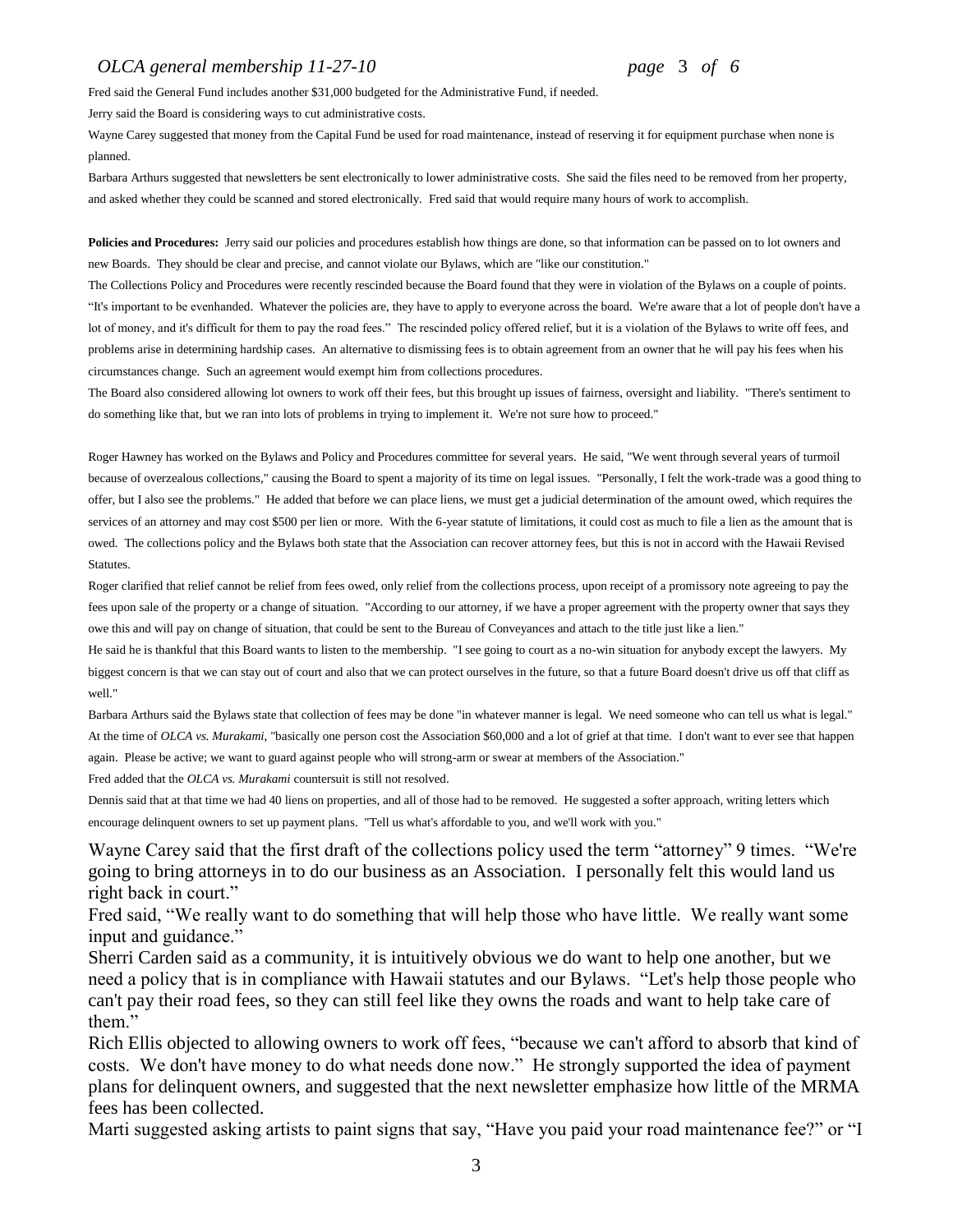paid my road fees," to make people think about the issue.

Gary Byrd suggested allowing monthly credit card payments. Michele Lindsey said allowing automatic credit card deductions could make it easier for people to pay. Roger argued that monthly payments may drastically increase bookkeeping costs. Jerry said the idea is worth pursuing, because we may be able to set up automatic bookkeeping with QuickBooks, although there may be a charge for taking credit card payments. Wayne said perhaps our maintenance fees can be included in automatic escrow account payments, which banks set up on mortgaged properties.

Ralph said the lien process is still on the table, but we need to determine if it is cost-effective. It may not cost \$500. He asked whether it is fair to be unable to access your property because we do not have enough money to maintain the roads. The chipsealed roads are falling apart, and our Road Managers have said that some are already too deteriorated to pave over the existing chipseal. "We have two court decisions saying we have the right to collect road fees. If we get a third supporting decision, it sets a precedent, and most attorneys won't question it."

Roger said that the insurance company has refused to defend us against the Murakami counterclaim, and could refuse to cover future counterclaims as well.

Wayne questioned whether, once challenged, the 1992 summary judgment will stand up. "They got the summary judgment because no one was there to defend us." He added that the purpose of the Association is to serve as a charitable, non-profit organization. "Before 1992, anyone who owned property in Orchidland had the right to vote." Now members who do not pay their fees cannot vote. Roger said the Bylaws were not updated in response to the 1992 decision. "No government entity can withhold the right to vote for nonpayment of taxes. This issue is probably the single most alienating factor in our Bylaws. I see it as a major discrimination. What authority does the Association have over a non-member?"

Dennis said OLCA is a private non-profit, not a government, organization. He added that there are a number of people living in the subdivision who have lived here since the '60's or '70's, who never voted for the Association. "Many don't want any work done on the roads. Some threaten our road crew and tear up the preparation for paving with their ATV's. I'm sure a great portion of them are not paying their road fees."

Don Stoner said, "We pay taxes; the County should take care of the roads. Why don't we sue the County?"

Wayne responded, "In the early 1980's, a group from the subdivisions went to the Mayor's office. At that time, Corporation Counsel admitted that it is the obligation of the County or the State to maintain the subdivision's roads, but 'once we open that valve, there's no way to shut it off, and we do not have the resources,' so everybody just rolled over and let them off the hook."

Ralph said, "I don't mind driving slowly on the road. When the roads are maintained, people drive too fast." As President, he acted on the will of the community in initiating the 1992 lawsuit. "This brings up the question whether members have the right to change things over time."

Ian Brown asked why members should pay their fees when they do not know what they are going to get. He said the RMC should have a 6-month and a 5-year plan to accomplish its goals, and stick to it, even when the Board changes. He added that we are less than halfway through the fiscal year, "and we're broke."

Dale Dinsmore said in the past there was a road maintenance schedule which worked very well. Roger said that the Board decided to do a lot of road work up front "to gain the confidence of the community," in the hope that more lot owners would therefore pay their fees. "I don't think it was irresponsible at all."

## **Adjournment: The meeting was adjourned at 11:47 a.m.**